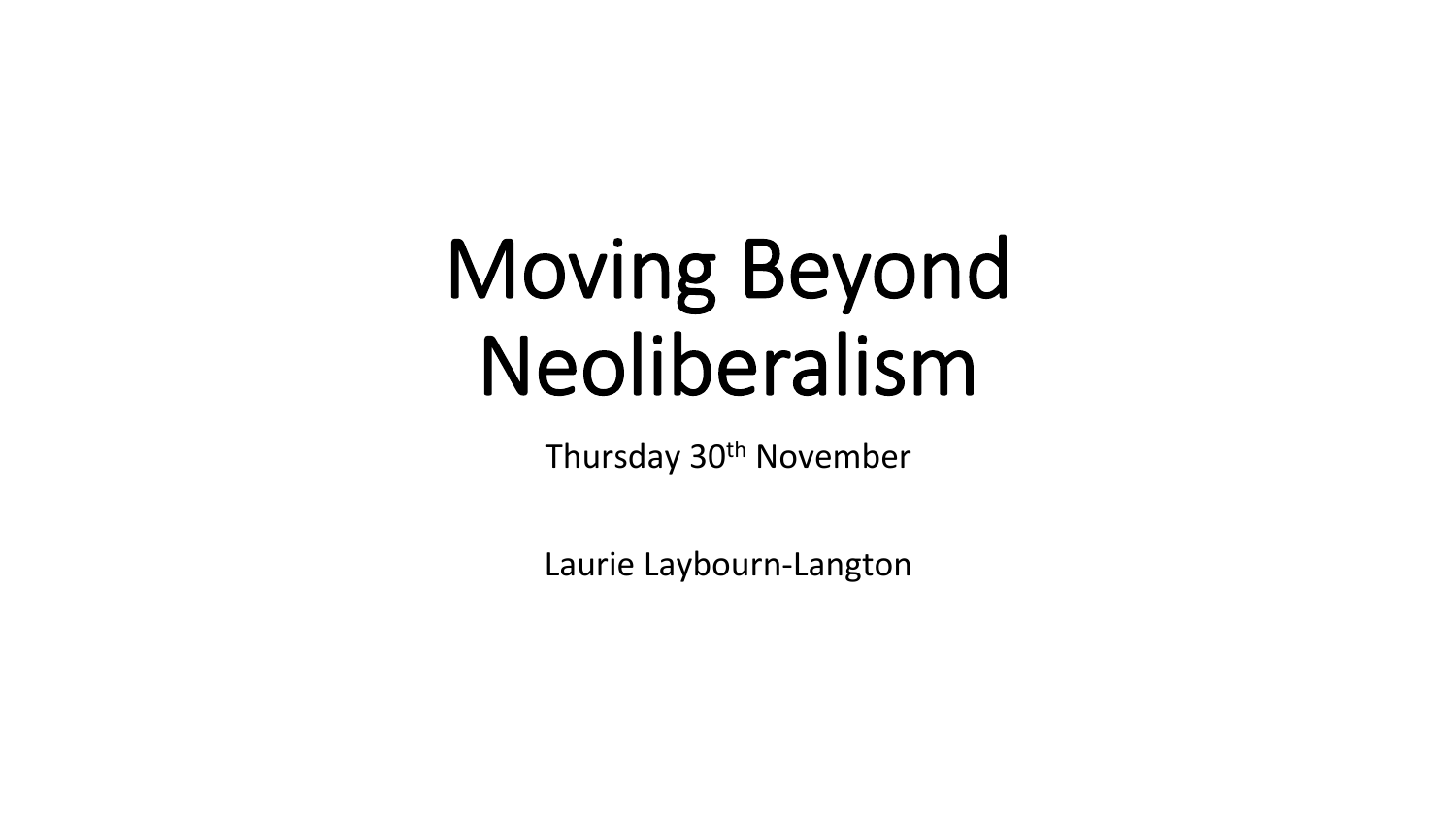#### Agenda

- 1. Short presentation of 'Moving Beyond Neoliberalism' report findings
- 2. Presentation of platform proposal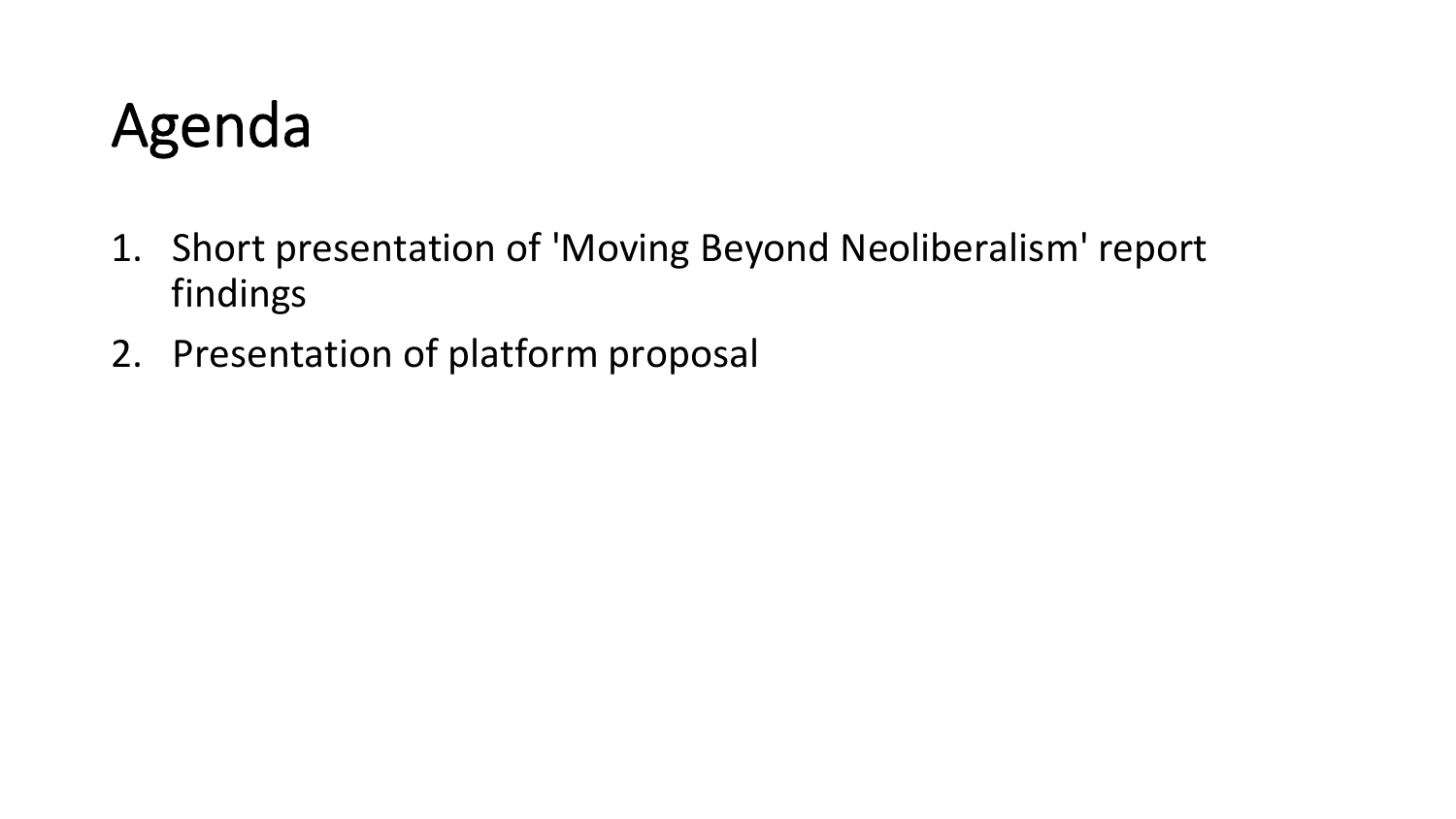# 1. 'Moving Beyond Neoliberalism' report

- Sponsored by Friends Provident Foundation
- Sought to:
	- map organisations and groups seeking a change in the socioeconomic paradigm away from neoliberalism
	- assess this movement from an overall strategic perspective
- Method:
	- Project conducted between January and April 2017
	- 27 interviews
	- Review of over 40 organisations
	- Review of political-economic change in theory and practice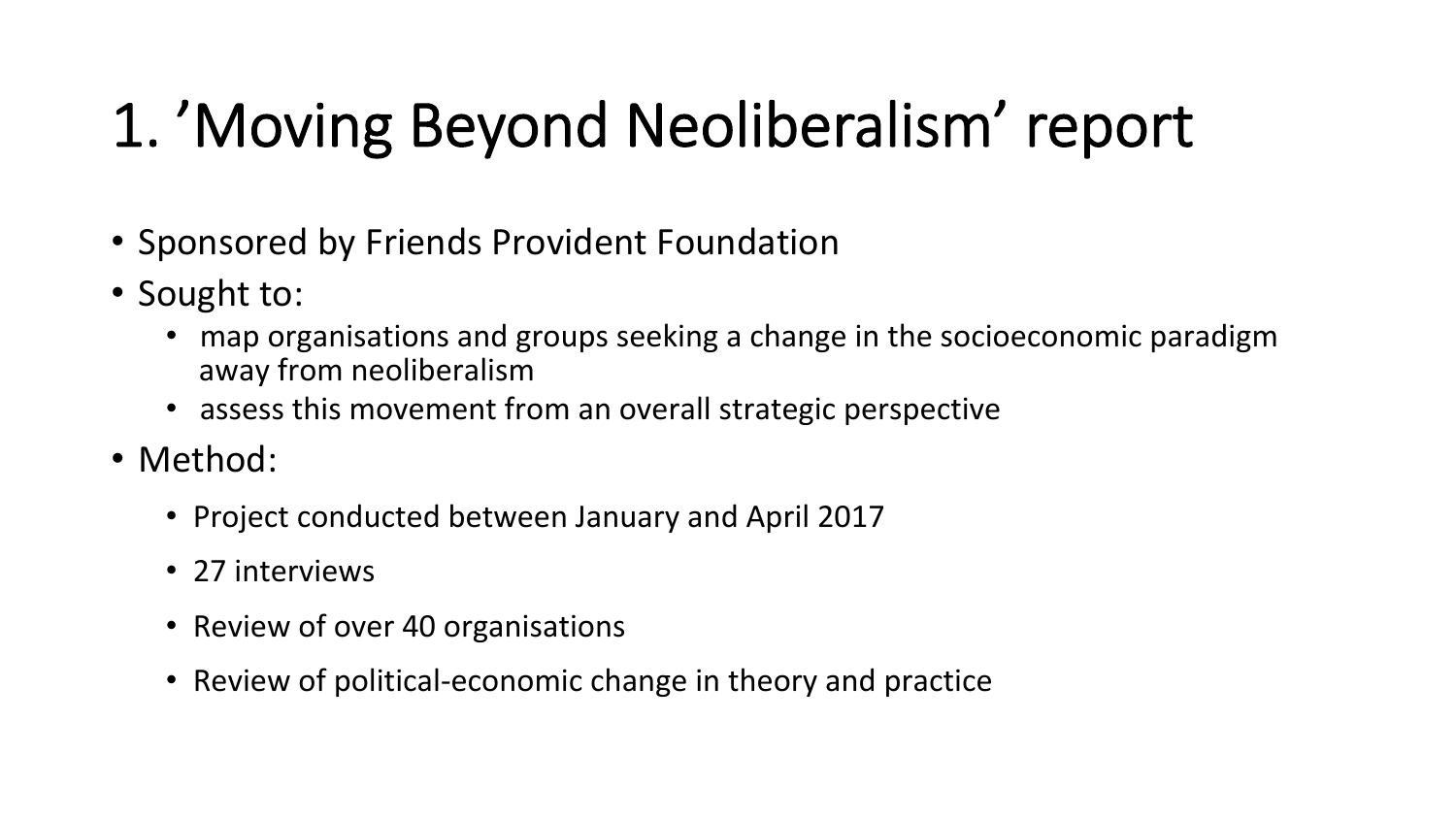• The report assessed the movement with respect to a theory of change

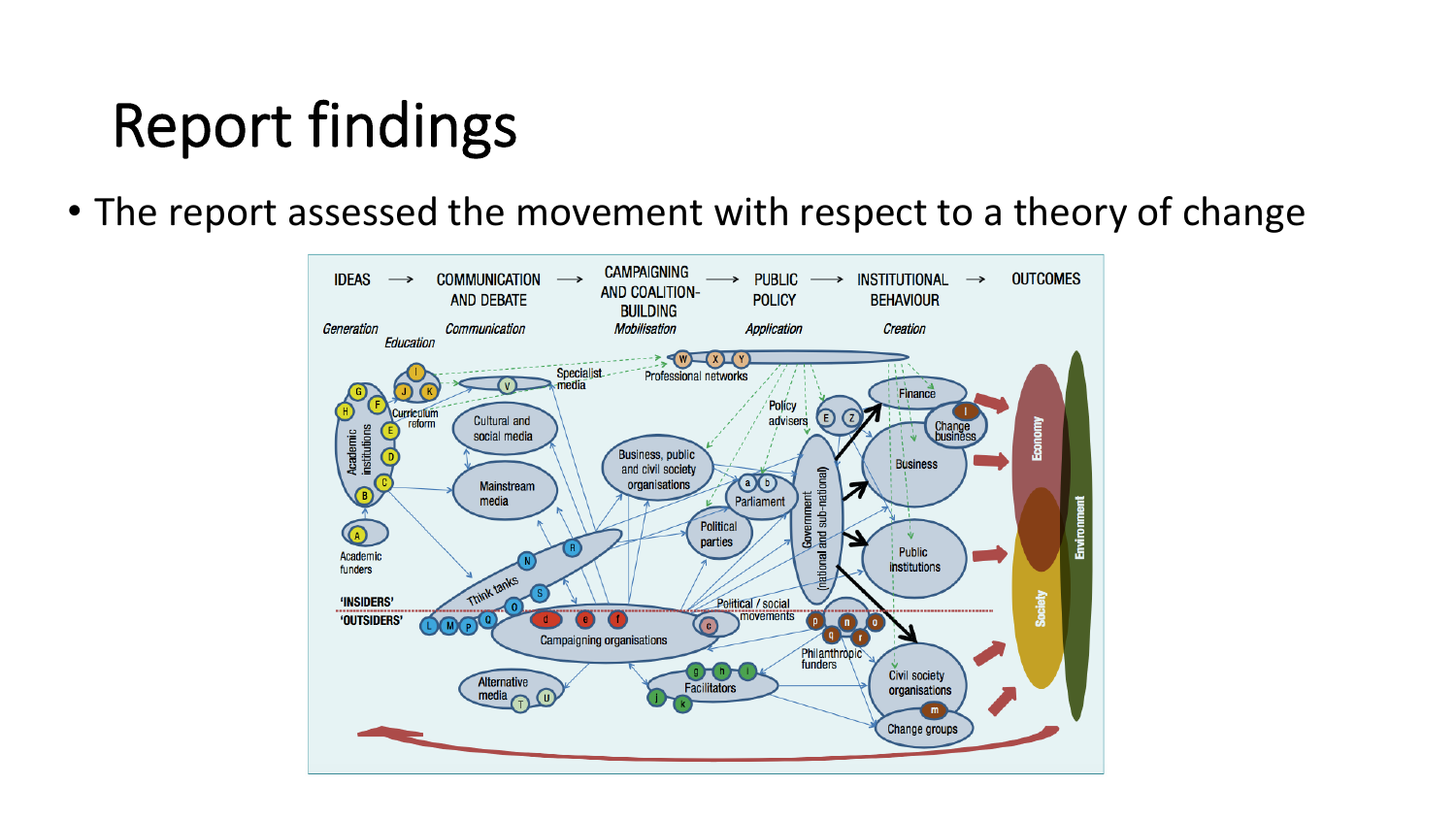- A young movement, most functions covered (but not at certain scales), lots of talent
- Broad convergence on failings of neoliberalism, some convergence on values for a new paradigm, little convergence on narratives and policies
- These are due to material barriers to progress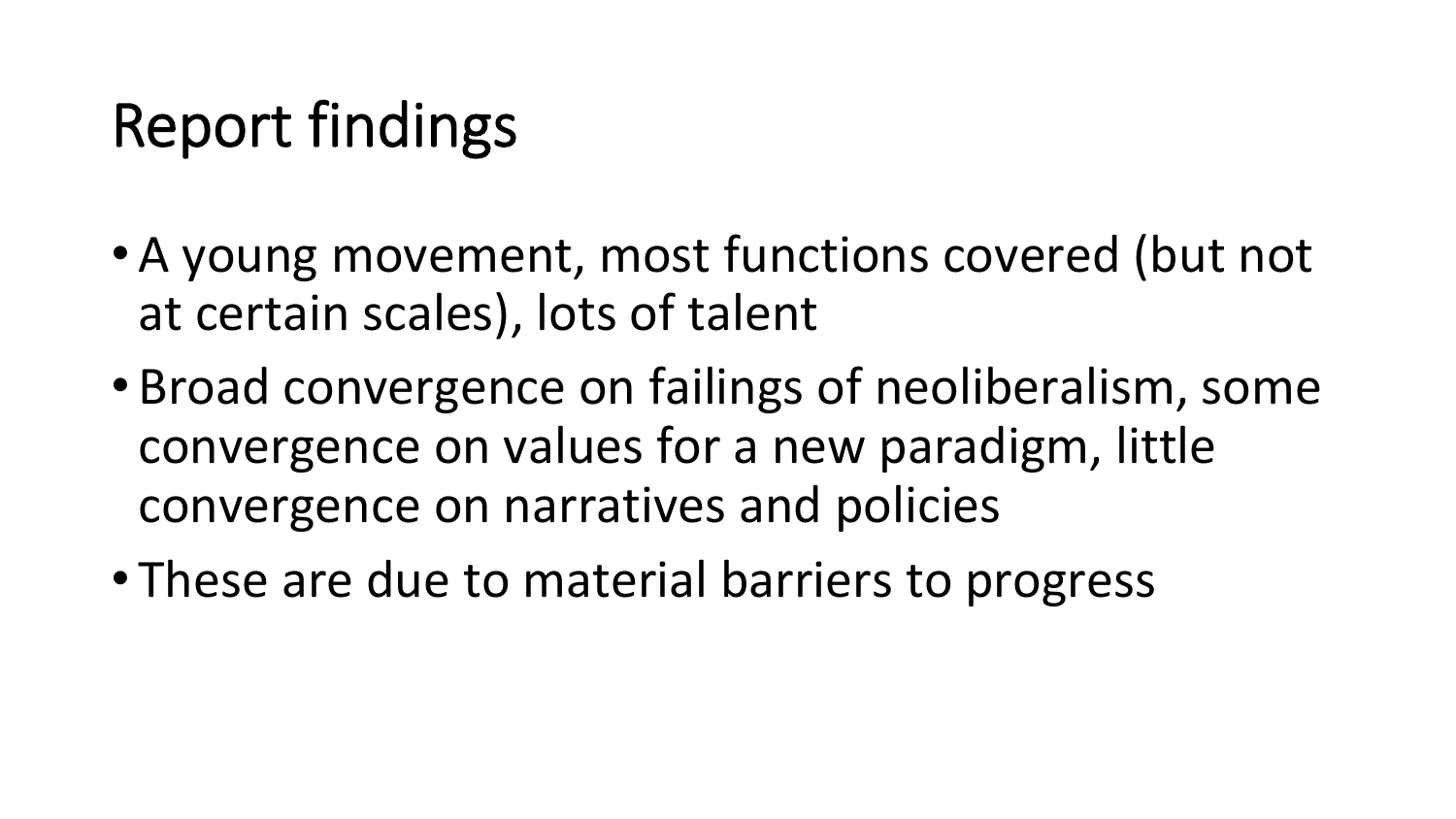What is missing?

- Organisations highlighted a lack of: mutual awareness, convening, communication, co-ordination, movement R&D, and resources
- Three key activities missing:
	- **1.** Intellectual: no coherent intellectual basis for a new paradigm
	- **2.** Political: no movement has emerged, though new thinking is starting to enter into progressive parties; political systems constrain development
	- **3. Communications:** no comprehensive media outreach programme, cf neoliberalism and (eg) climate movement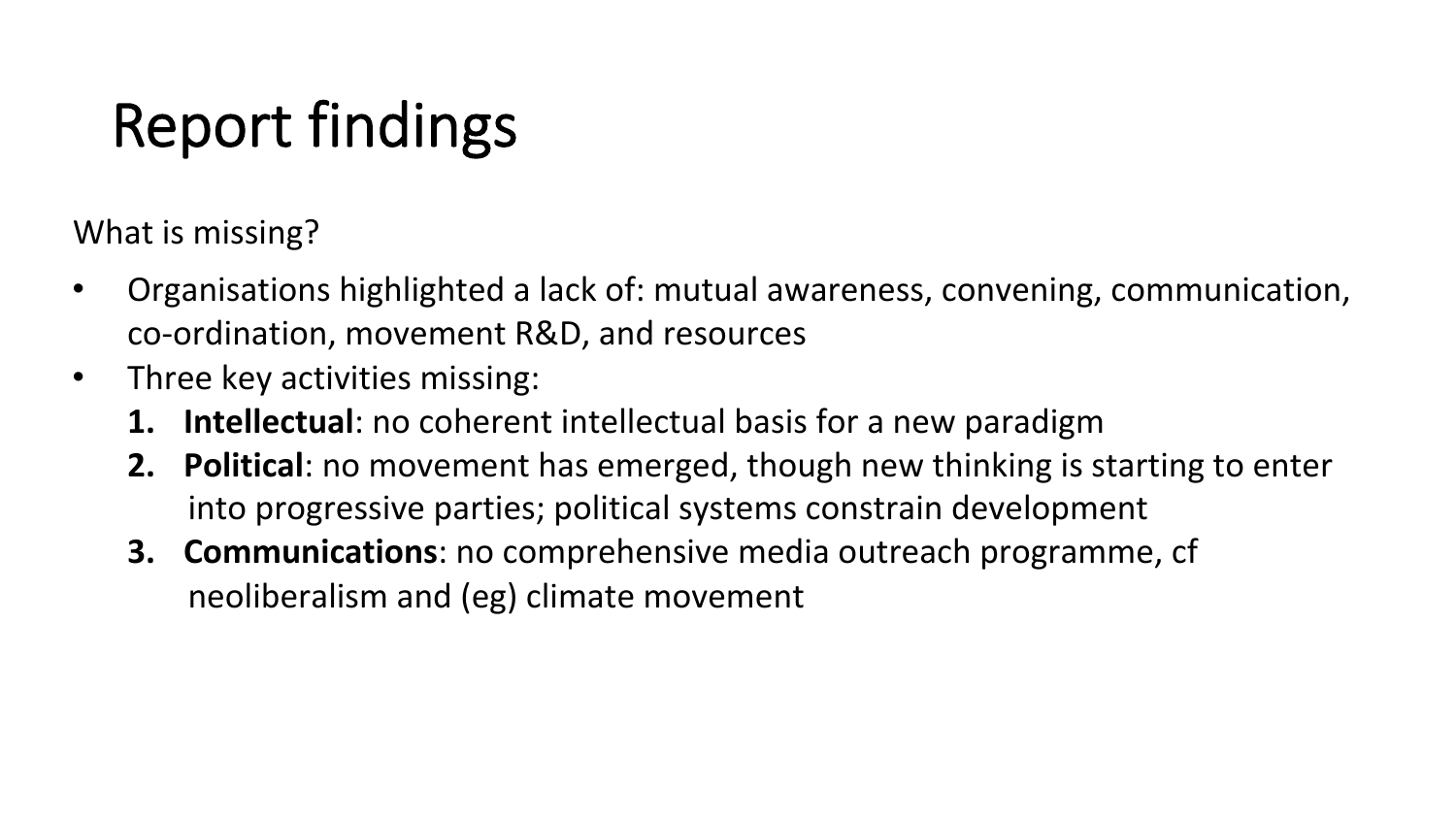Intra- and inter-community networks:

- Co-ordination within the outsider community is largely provided by NEON
- No analogous formal/informal umbrella network within the insider community
- Little communication or coordination between insider and outsider communities; no agreement on common policy goals or campaigns

A lack of overall co-ordination and strategic thinking is the greatest barrier to progress, along with resourcing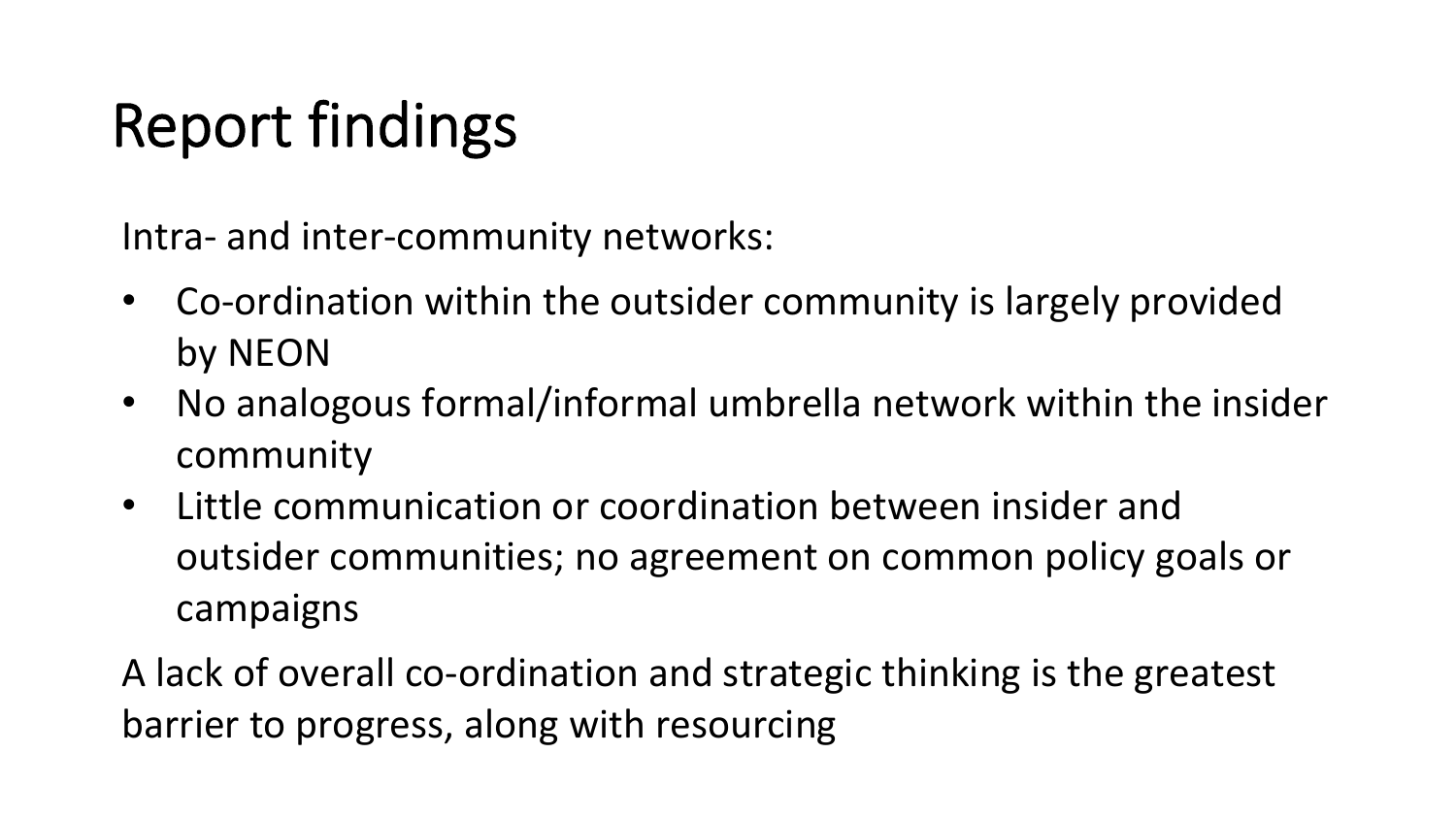#### Report recommendations

- **1. Building insider communities**: Connecting and building networks between people in established institutions supportive of this agenda.
- **2.** Identifying and promoting overall strategic direction: Building communication and cooperation channels between organisations and key individuals, including both insiders and outsiders; seeking common purpose and coordinated activities; and providing overall strategic analysis and direction.
- **3. Unbranded communications**: Promoting public and elite awareness and debate around new economic ideas, through mainstream, alternative and social media, focusing on the ideas and practices themselves rather than promoting the activities of particular organisations.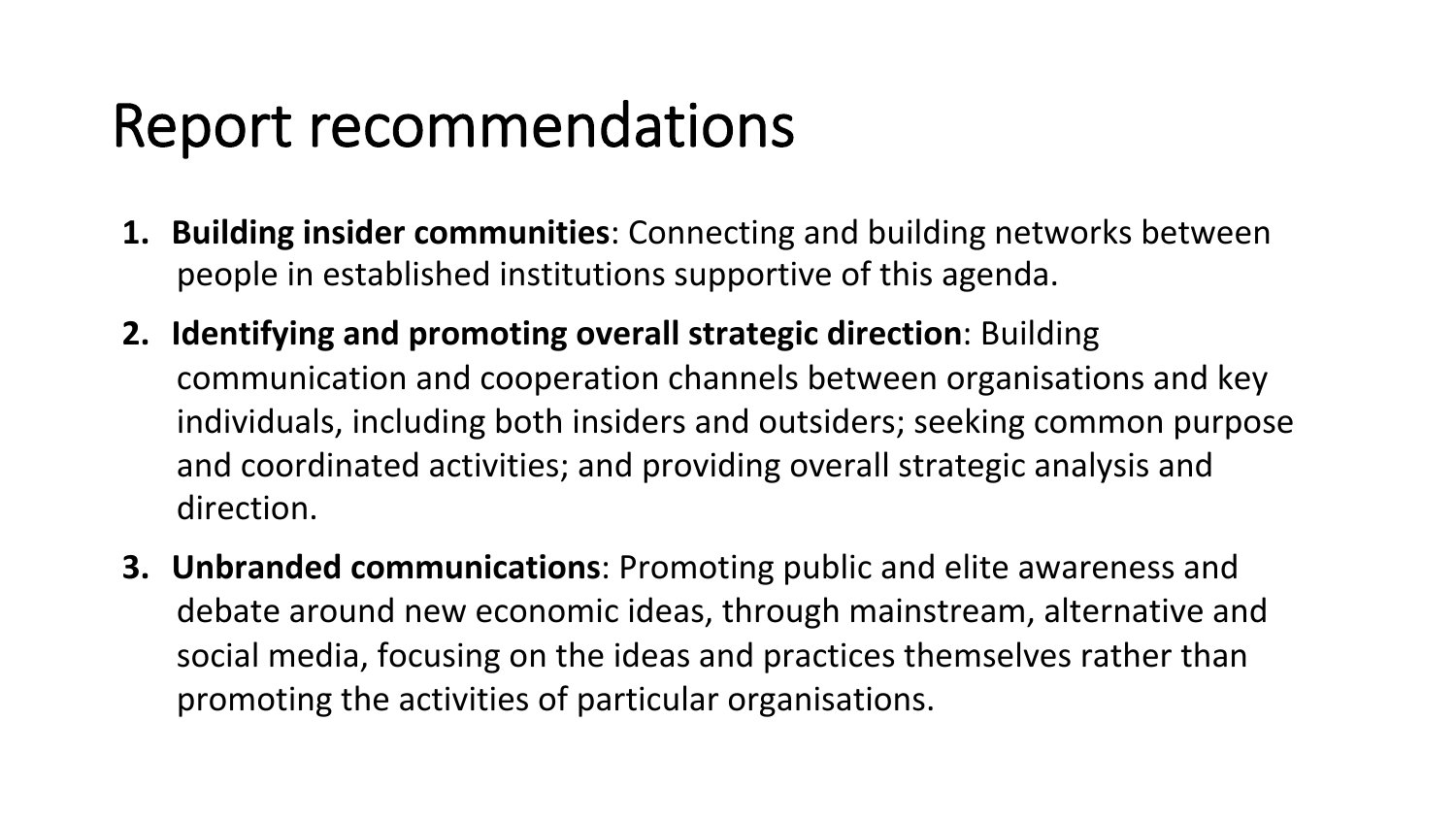# 2. Platform proposal

We propose the creation of a 'platform', or informal coordinating body, that supports the movement in the UK and helps build connections across the world.

Three functions:

- 1. Builds networks in 'insider' communities
- 2. Convenes insider and outsider communities and supports in development and implementation of strategic direction
- 3. Undertakes 'unbranded' communications aimed at established media channels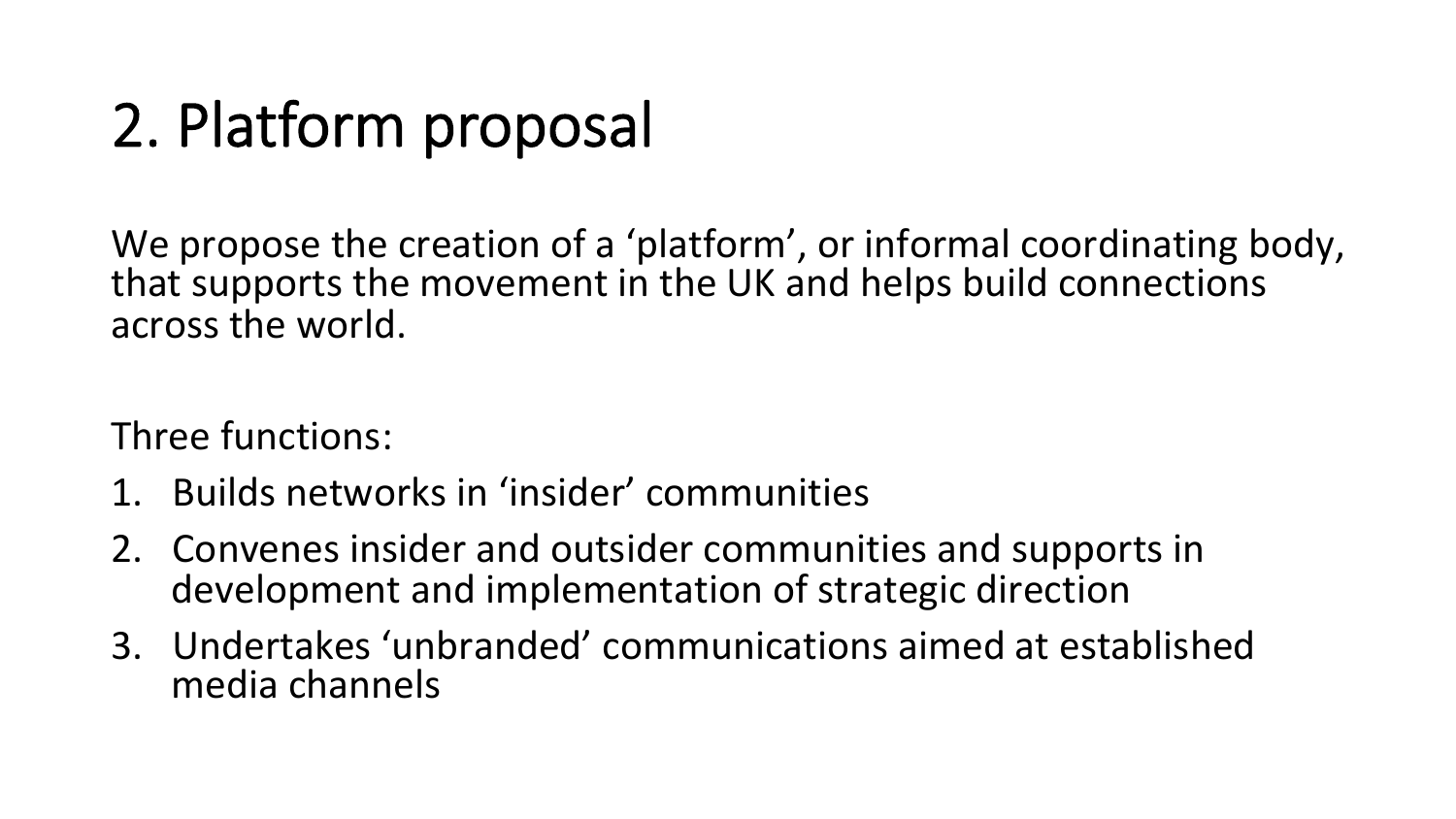# Platform functions

- convene a forum comprising groups from across the movement to develop and loosely coordinate an overarching strategy;
- have a steering group of key 'high-trust' partners who would drive the development and execution of this strategic coordination across the forum as a whole, and help coordinate rapid action in reaction to relevant events;
- develop professional networks within 'insider' groups and between insider and 'outsider' groups, working closely with existing networks and convening organisations, such as NEON
- undertake a **concerted media outreach programme across media**. This would be done through the creation of an 'unbranded' communications unit for economic systems change, with little to no external profile and instead coordinating and placing media stories without organisational attribution. This would link with similar efforts in the USA, Europe and across the world, and in related subject areas, particularly strategic climate change communications;
- provide other services to the movement, including events, resources and educational opportunities, social clubs and other networking methods, cultural brokerage, and supporting relationship building between funders and groups;
- Build relationships with movements in the USA, Europe and across the world, support the creation of similar platforms where they do not exist, and **convene key groups in an international forum**.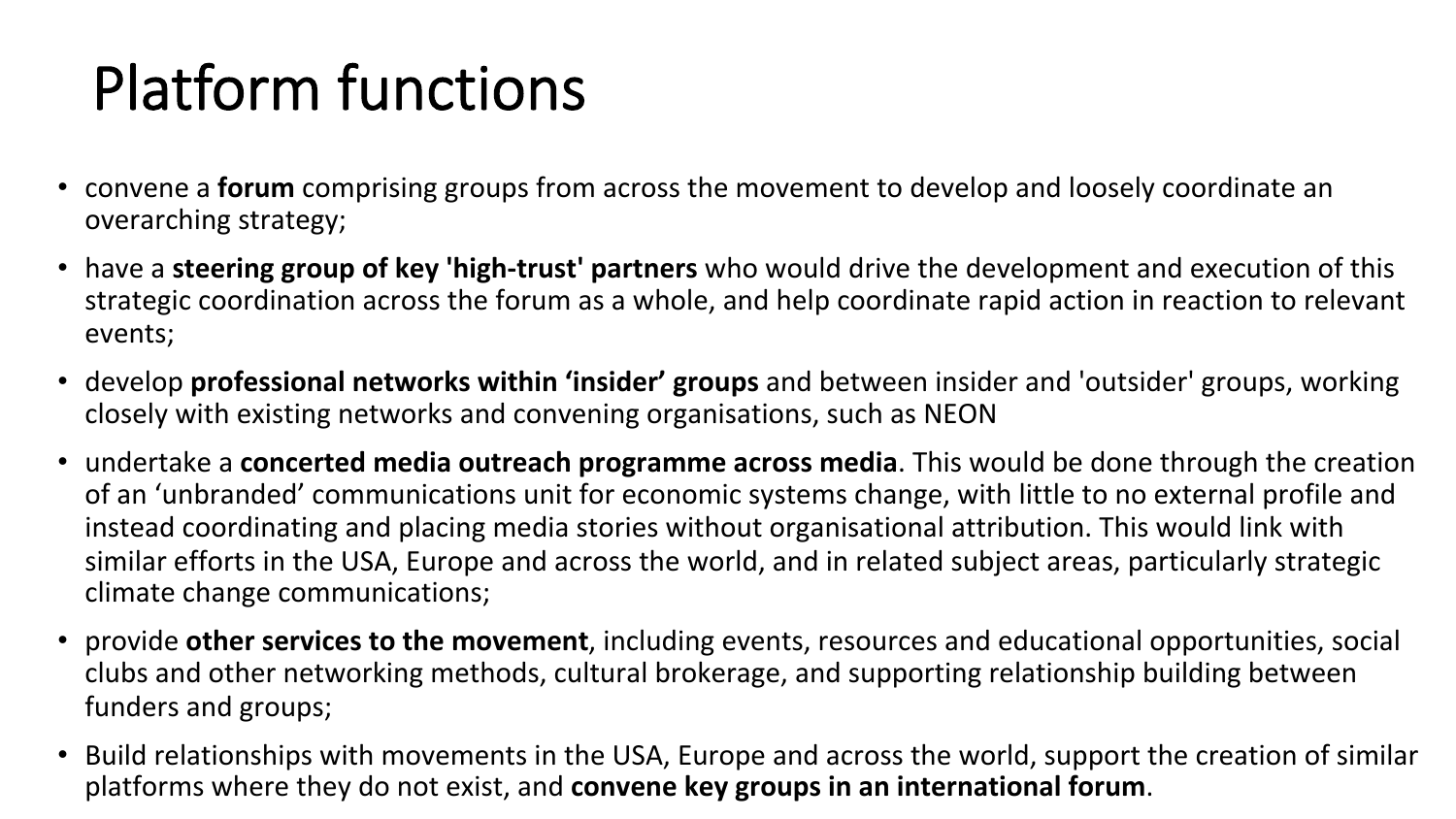### Platform values

The platform would:

- Always be in service of the movement, never competing always supporting
- Focus on relationships and building connections, cultural brokerage
- Mainly be concerned with insider groups and connecting them with outsider groups and activities
- Work closely with NEON and other key support groups
- Have a low external profile